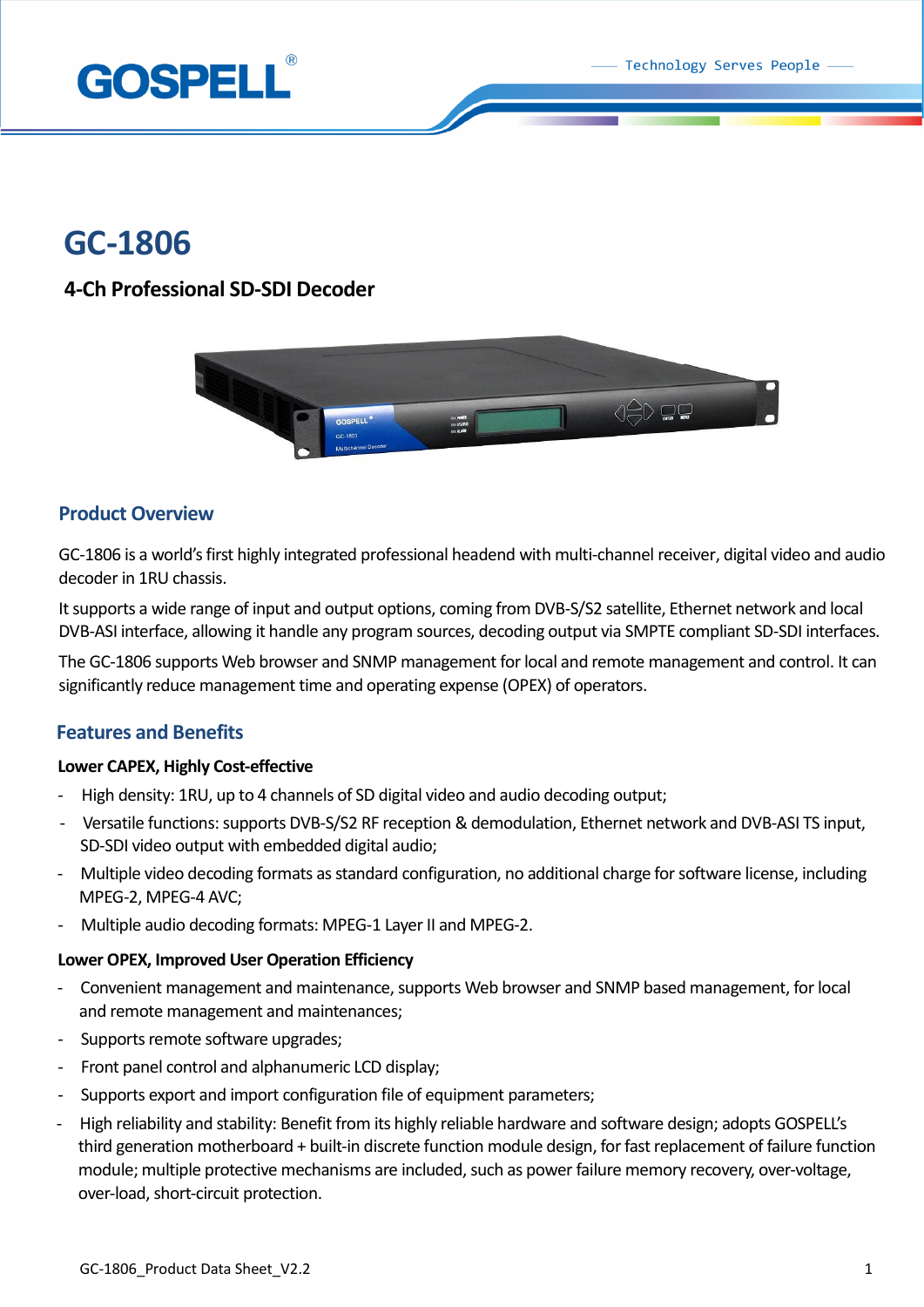

# **Technical Specifications**

## **RF Input**

| Number of Inputs        | 2 x RF Input, 2 x RF Loop Out                             |
|-------------------------|-----------------------------------------------------------|
| <b>Connector Type</b>   | F-Type (Female, 75 $\Omega$ )                             |
| <b>Frequency Range</b>  | 950MHz to 2150MHz                                         |
| Input Signal Level      | -65dBm to -25dBm                                          |
| <b>Standards</b>        | DVB-S: EN 300 421<br>DVB-S2: EN 302 307                   |
| Constellations          | DVB-S: QPSK<br>DVB-S2: QPSK/8PSK                          |
| Symbol Rate             | QPSK: 2.0Msym/s to 45Msym/s<br>8PSK: 10Msym/s to 31Msym/s |
| <b>LNB Power Output</b> | 0V/+DC 13V/18V, LNB short circuit pro-<br>tection         |

### **TS-over-IP Input**

| Numbers of Interface       | 1 x 100/1000Base-T Ethernet     |
|----------------------------|---------------------------------|
| Connector Type             | RI-45                           |
| Data Format                | 7 x 188 Bytes                   |
| <b>Transport Protocols</b> | TS-over-UDP/RTP                 |
| Addressing                 | Unicast, Multicast (IGMPv1, v2) |
|                            |                                 |

### **ASI TS Input**

| Numbers of Interface | 1 x ASI Input                   |
|----------------------|---------------------------------|
| Connector Type       | BNC (Female, $75\Omega$ )       |
| <b>Standards</b>     | DVB-ASI                         |
| Data Format          | 188 Bytes MPEG-TS packet length |
| <b>Bit Rate</b>      | 1.5 to 99 Mbps                  |

### **Digital Video and Audio Output**

| Serial Digital Interface | 4 x SD-SDI              |
|--------------------------|-------------------------|
|                          | BNC female, 75 $\Omega$ |
|                          | SMPTE 259M              |
| Digital Audio            | Embedded in SD-SDI      |

## **Video Decoding**

Î,

| Decoding Profile & Level | MPEG-2 SD: MP@ML<br>MPEG-4 AVC SD: MP@L3 |
|--------------------------|------------------------------------------|
| Resolution& Frame Rate   | PAL: 576i@25fps                          |
| <b>Aspect Ratio</b>      | 4:3                                      |
|                          |                                          |

# **Audio Decoding Options**

| Decoding Formats | MPEG-1 Layer II |
|------------------|-----------------|
|                  | MPGE-2          |

| <b>Operation Mode</b>                                | Stereo or Mono                                                                                   |
|------------------------------------------------------|--------------------------------------------------------------------------------------------------|
| Supported Sample Rate                                | 32 kHz, 44.1 kHz, 48 kHz                                                                         |
| <b>Audio Decoding Rate</b>                           | MPEG-1 Layer 2: 192-384 kbps                                                                     |
| <b>Network Management</b>                            |                                                                                                  |
| Interface                                            | 1 x 10/100 Base-T Ethernet                                                                       |
| Connector                                            | <b>RJ-45</b>                                                                                     |
| Management                                           | Web browser and SNMP management                                                                  |
| <b>Miscellaneous</b>                                 |                                                                                                  |
| <b>Front Panel</b>                                   | 3.5" LCD with 6 x Control Buttons for<br>2-line alphanumeric display and param-<br>eter settings |
|                                                      | 3 x Dual color LED, for status indications<br>of power, work and Alarm                           |
| Rear Panel                                           | 1 x Power Supply Receptacle (AC Input)                                                           |
|                                                      | 1 x Power switch                                                                                 |
| <b>Power Supply</b>                                  |                                                                                                  |
| Input Voltage                                        | 110-240 VAC, 50/60Hz                                                                             |
| Power Consumption                                    | 45W(Maximum)                                                                                     |
| <b>Environmental</b>                                 |                                                                                                  |
| <b>Operating Temperature</b>                         | $0^{\circ}$ C to 45 $^{\circ}$ C (32 $^{\circ}$ F to 113 $^{\circ}$ F)                           |
| Storage Temperature                                  | $-20^{\circ}$ C to 80 $^{\circ}$ C (-4 $^{\circ}$ F to 176 $^{\circ}$ F)                         |
| <b>Operating Humidity</b>                            | 90%, non-condensing                                                                              |
| <b>Mechanical</b>                                    |                                                                                                  |
| <b>Product Dimensions</b><br>$(W \times H \times D)$ | 1RU: 483mm x 44.5mm x 450mm<br>19" x 1.73" (1RU) x 17.7"                                         |
| Product Weight                                       | 1RU: 5Kg (6.6 lbs)                                                                               |